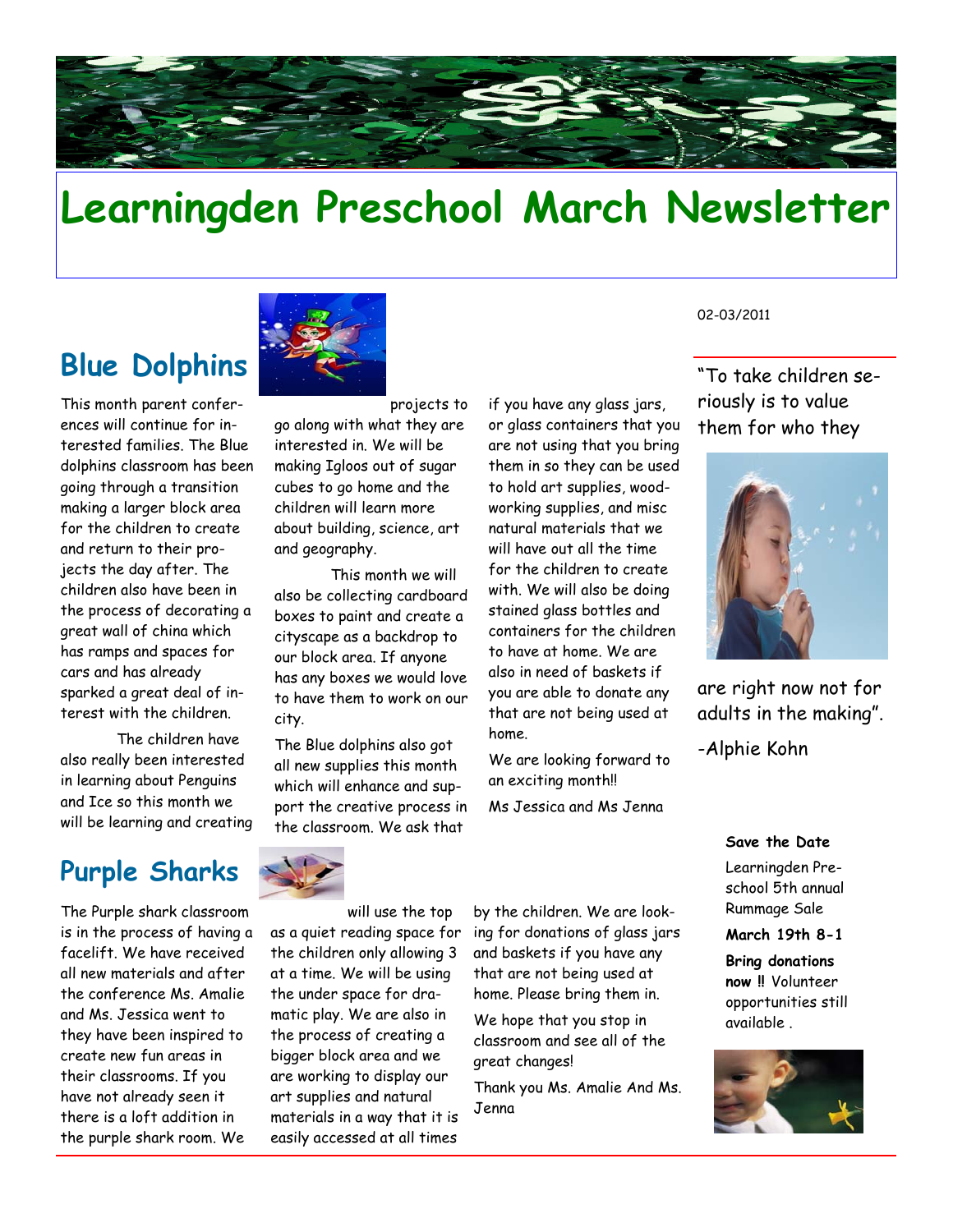# **Rainbow Fish**

Many exciting things happening in the rainbow fish classroom!! Potty training is in full swing. The children are doing very well and are all making progress at their own pace. Please make sure you bring enough pants for your children as they are transitioning out of diapers. 4 pairs in the cubby is recommended. Also please remember to check your Childs cubby everyday for clothes.

The children have begun working on a beading project which is collaborative and really coming along! The children have also really enjoyed our water color station and sorting station this

month. We will be receiving more clay in the coming weeks and we will be learning how to create paperweights incorporating beads and other material and it will be sent home for the parents.

This month we will be using many green items in celebration of St Patrick's Day. Everyday we will have a green station with a variety of different activities for he children to enjoy.

The Rainbow Fish have enjoyed the woodworking station in the big room so much that we have decided to add one in the classroom. We will be accepting donations of small hammers, screwdrivers, tape measures and of course money if you would like to help us create a wonderful woodworking area in our classroom. Please give all woodworking donations to Ms. June or Ms. Erika. We hope to have the station completed and ready for use in April!

Thank you and please let us know if you have any questions!

Ms. June and Ms. Mali



## **Green Turtles**

The green turtles are a very busy bunch with all of their new friends, classroom activities and specialty classes. The kids have really enjoyed working on our collaborative beading project and all of the children have enjoyed playing and socializing with one another. This month we will be incorporating a clay station with tools for the children to explore. Our

classroom is truly a reflection of the children and we are amazed how well our new children feel at home in the classroom. We hope to continue to foster the children's self esteem and really help the children work through their feelings of separation anxiety at drop off. All of the children do so well but we are understanding of how hard it is to leave a parent in the

morning. If your child is experiencing this please understand this is a normal part of development and we are here to help. If you have any questions please ask.

Ms. Magaly and Ms Brandy



#### **Pants and Extra Clothes**

The Learningden is aware that children need to borrow school clothes on occasion because of accidents or clothes getting dirty from play, etc. We normally have a bunch of extra pants to lend to families in this case but recently we have handed out all of our pants and we are not getting them back. It has come to my attention that clothes are being borrowed from other children and not being returned either. With that being said

please remember to bring your child plenty of extra pants. If your child is potty training we recommend that you bring at least 4 pairs and remember to refill them when they come home. If your child borrows from the school please make sure that you wash the pants and bring them back in a timely manner so we will have extra to lend out if needed. **Parents please do not borrow clothes from other Childs cubbies! If you have extra pants at** 

**home we would love and really need all the pants we can get as well as socks. Thanks for your support and assistance.**